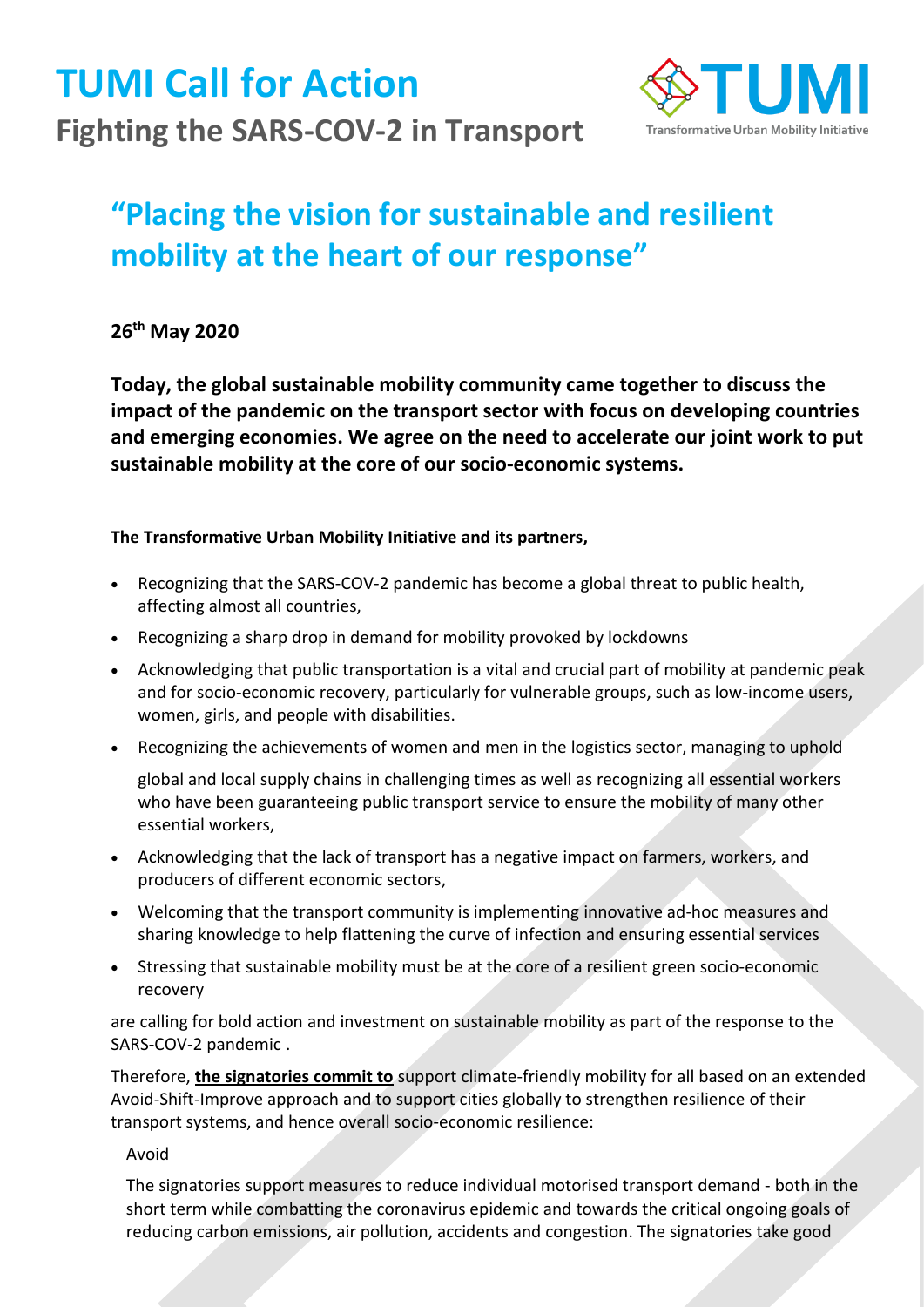

note of the impact of teleworking on mobility demand and a re-

focus on nearby leisure activities. The signatories will engage with urban and land planners and urban sustainability practitioners to promote compact, liveable cities with sustainable mobility and public health for all

## Shift

The signatories support measures to direct users to safe, low-carbon, low-risk means of transport for freight and passengers in the wake of the SARS-COV-2 pandemic. Relentlessly, promoting forms of active mobility such as walking, cycling and other micromobility modes recovering trust in public transportation by ensuring it is reliable, accessible, affordable, low-risk and safe.

## Improve

In the short term, the signatories support draw attention to improve payment systems especially contactless payment. Signatories also support disaggregated data analysis to improve the match of demand and supply of public transportation and the quality of operations and services, especially in public transport, in order to avoid crowding and remain attractive and safe. An improved quality of spatial planning and infrastructure for biking and walking will help to will help to provide people accessible low-carbon mobility options.

In the long term, technological innovation i.e. e-mobility and digitalisation should be bolstered.

Digitalisation also has positive effects on the acceleration and scaling up of Avoid and Shift strategies.

With this systemic vision, the signatories pledge to harness the learnings of this global health crisis to create an even better mobility for the future, that enables sustainable development, climate protection and global health.

**As TUMI Initiative, we are committed to support partners world-wide in tackling the impact of the SARS-COV-2 pandemic through technical and financial support as well as international capacity development.** 

**[www.transformative-mobility.org/corona](file:///C:/Users/schaef_mar5/AppData/Local/Microsoft/Windows/INetCache/Content.Outlook/FAWMIWE4/www.transformative-mobility.org/corona)**